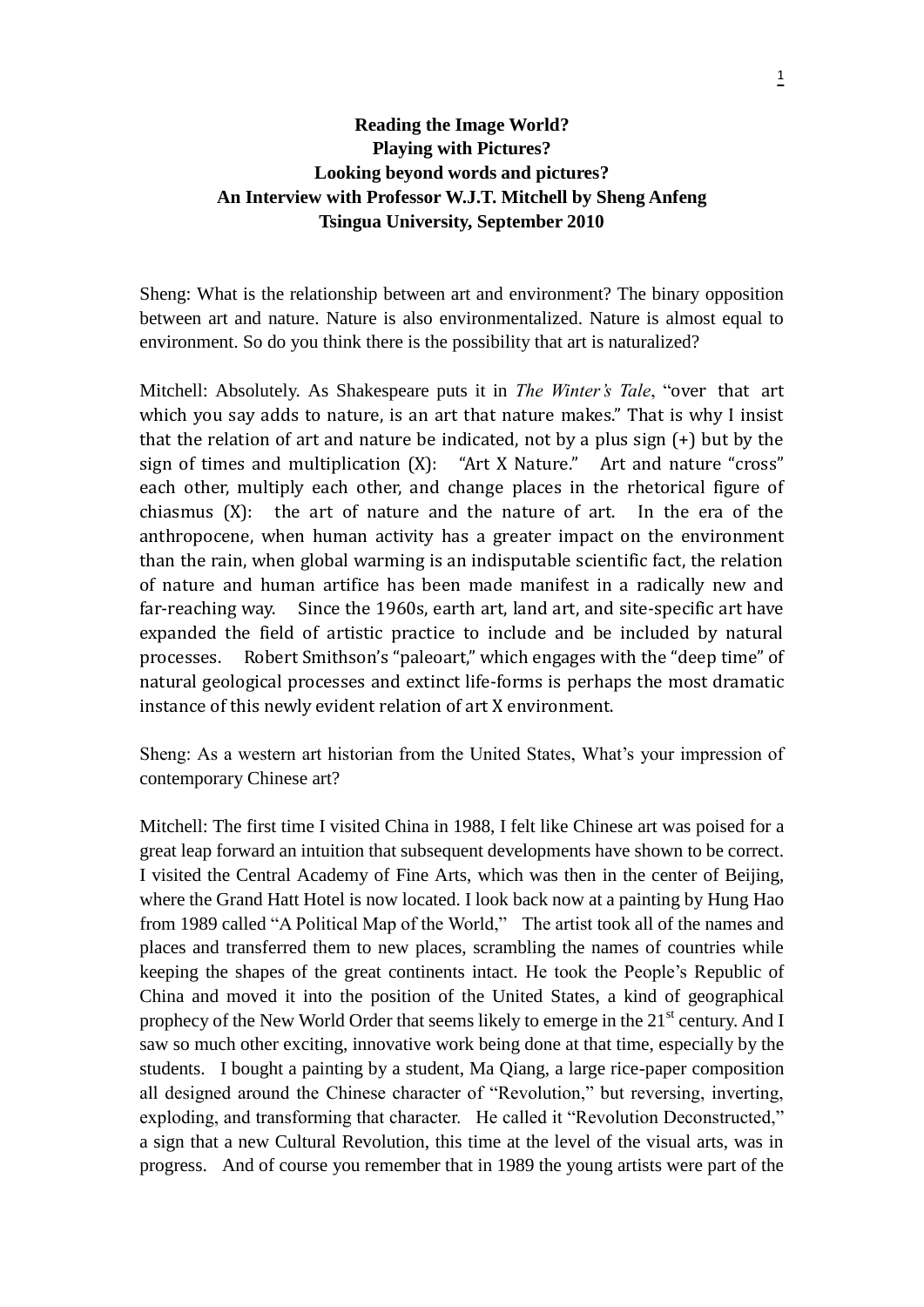vanguard of the Tiananmen Square events, and they built the world famous statue of the "Goddess of Democracy" as a symbol of the new spirit, which was not just political, but cultural and artistic. So the I think that was the harbinger of great changes to come in Chinese aesthetics. Since then my colleague Wu Hung has spent the last twenty years travelling everywhere in China to try to identify the most promising artists and to bring them to the public. Before 1989 contemporary Chinese art had almost no presence in the United States, Europe, north America. Now it's everywhere. There is an enormous presence of Chinese artists in every international exhibition.

Sheng: It seemed that you have no difficulty in understanding Chinese arts although you don't know Chinese language. At present, people are talking about world literature. but literature with translation is very difficult to cross the national boundaries. So do you think Chinese art will go to the world faster than Chinese literature?

Mitchell: Well a good question. I think you put your finger at the exact point, and that is the difficulty of translation. The international art world now has produced a new kind of connection across the arts, very different from the insular, Eurocentric world of high modernism which was primarily centered in the North Atlantic—Paris and New York. In the Sixties, American artists began to move out to the Western frontiers of the U.S, away from metropolitan galleries and museums. Los Angeles emerged as a new center, but also Australia and the former colonies of the European empires. A new sense of global contemporaneity emerged, in which the center was much more difficult to locate. Today there are many centers, the Middle East, the global south, Brazil, Mexico, Argentina, Africa, India, and of course China. My old friend Terry Smith has just published a book entitled *What Is Contemporary Art?* Europe is positioned as simply one among many centers of significant artistic production.

Sheng: Professor Mitchell, let's start with the reason why you study pictures and icons instead of the more traditional literary texts, or do you also do research of literary texts?

Mitchell: Well, partly because in my early formation as a scholar, I began by writing my PHD dissertation on William Blake, who was both a poet and a painter. And I felt that in order to do justice to his art, I need to be both a literary scholar and a scholar of the visual arts. So I did double training, I got a PhD in English but I also trained myself as an art historian at the same time. I thought Blake's work made the links between the verbal and the visual manifest and inevitable. It wasn't that he just happened to be both a painter and a poet. He brought the two sides of his work together in illuminated books, artist books where images were constantly interacting with one another and with text. So I needed a double literacy in order to address that work.

Sheng: That was very interesting. Just now you mentioned your PhD dissertation about William Blake, did you write your PhD dissertation under the supervision of J. Hillis Miller?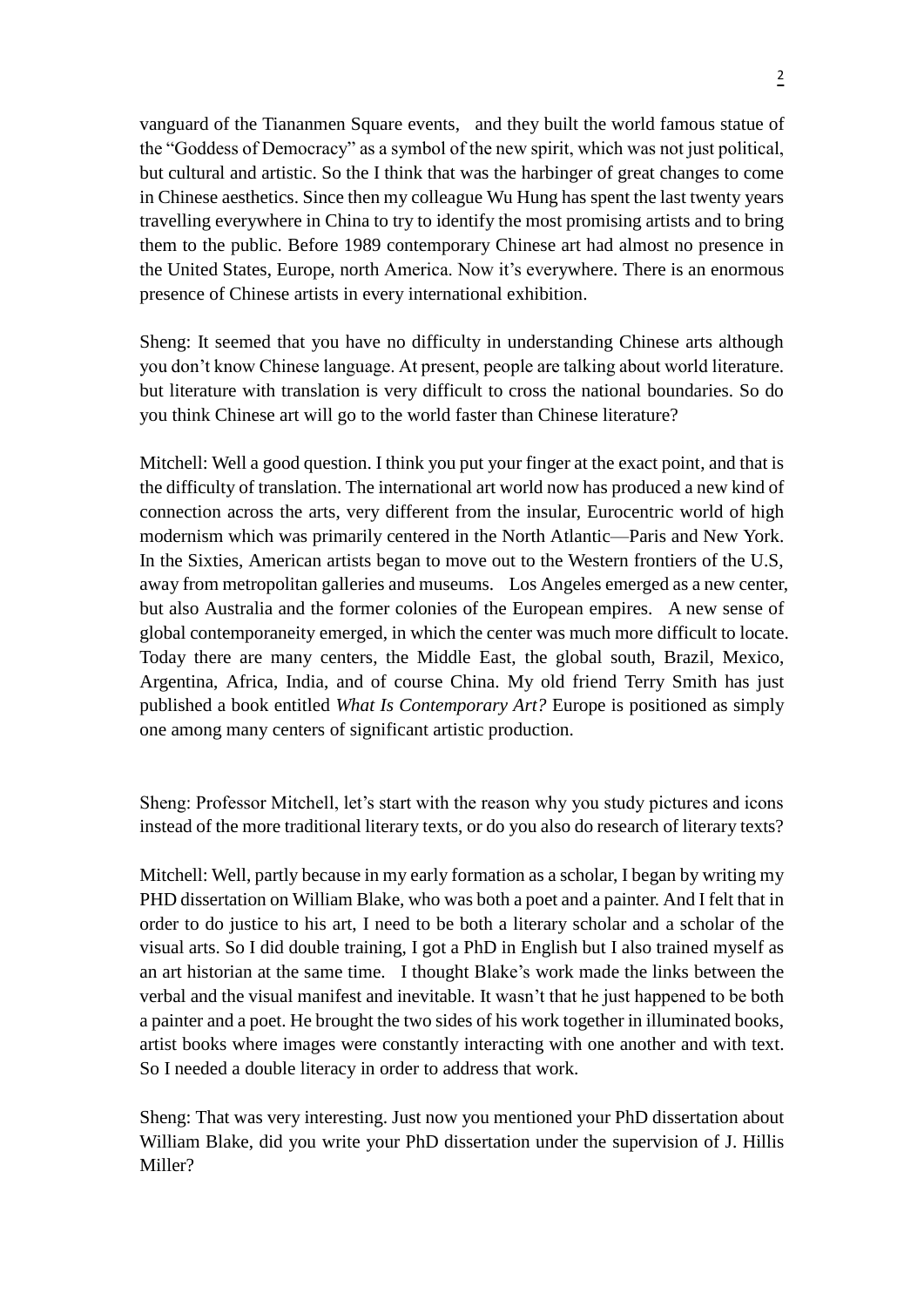Mitchell: Yes, he was one of my supervisors for my PhD dissertation. He introduced me to the phenomenological reading of literature, especially poetry, and subsequently to the work of the structuralists and deconstruction.

Sheng: So you have some other supervisors?

Mitchell: Yes, the other two were Ronald Paulson, a scholar of British art and literature, especially William Hogarth. Paulson was a very crucial advisor, helping me understand the relations of image and text, visual art and literature. The other advisor was Earl Wasserman, who was a great scholar of Romantic literature, 18<sup>th</sup> century literature. Wasserman was the person who taught me how to read, how to read very carefully and closely, unpack the meaning of poems, and literary texts of all kinds.

Sheng: About Willliam Blake's poems and his pictures. So what is the title of your PhD dissertation?

Mitchell: It's called *Blake's Composite Art* (1977), which was later published as my first book with the same title by Princeton University Press.

Sheng: Are traditional texts also part of Iconology in your theory?

Mitchell: Yes. The subtitle of *Iconology* (Chicago, 1986) is "Image, Text, Ideology." So the idea of the relation between image and text is very crucial… and even the word iconology is a double word, the icon and the logos, the image and the word. So iconology in its foundations is not just about images but also about words, about investigating the conditions under which words and images come together, or pull apart and contest one another.

Sheng: In the lecture you gave this morning in Tsinghua University, you have paid much attention to the extreme social environments (specifically the Gaza strip in Palestine/Israel) and you have also tried to discover elements of opposition or resistance in those environments. In addition to this, what can intellectuals and scholars do to help bring about a more equal and freer world?

Mitchell: I think it is the responsibility of the intellectuals to engage in worldly issues, politics, social affairs, and not simply remain cloistered as scholars in the library, but to reach out to the world. We can do this in many ways through writing, teaching, interpretation of not only literary texts but also the texts of everyday life, the behavior of people, and in my case, the images that circulate in the media and mass culture, the images that arouse human passions. I think these images can be very important political agencies. We need to be alert to them, pay attention to their meanings, and criticize them. So that's to me a very important thing to do. I don't try to dictate to anybody else, but I feel called to do that.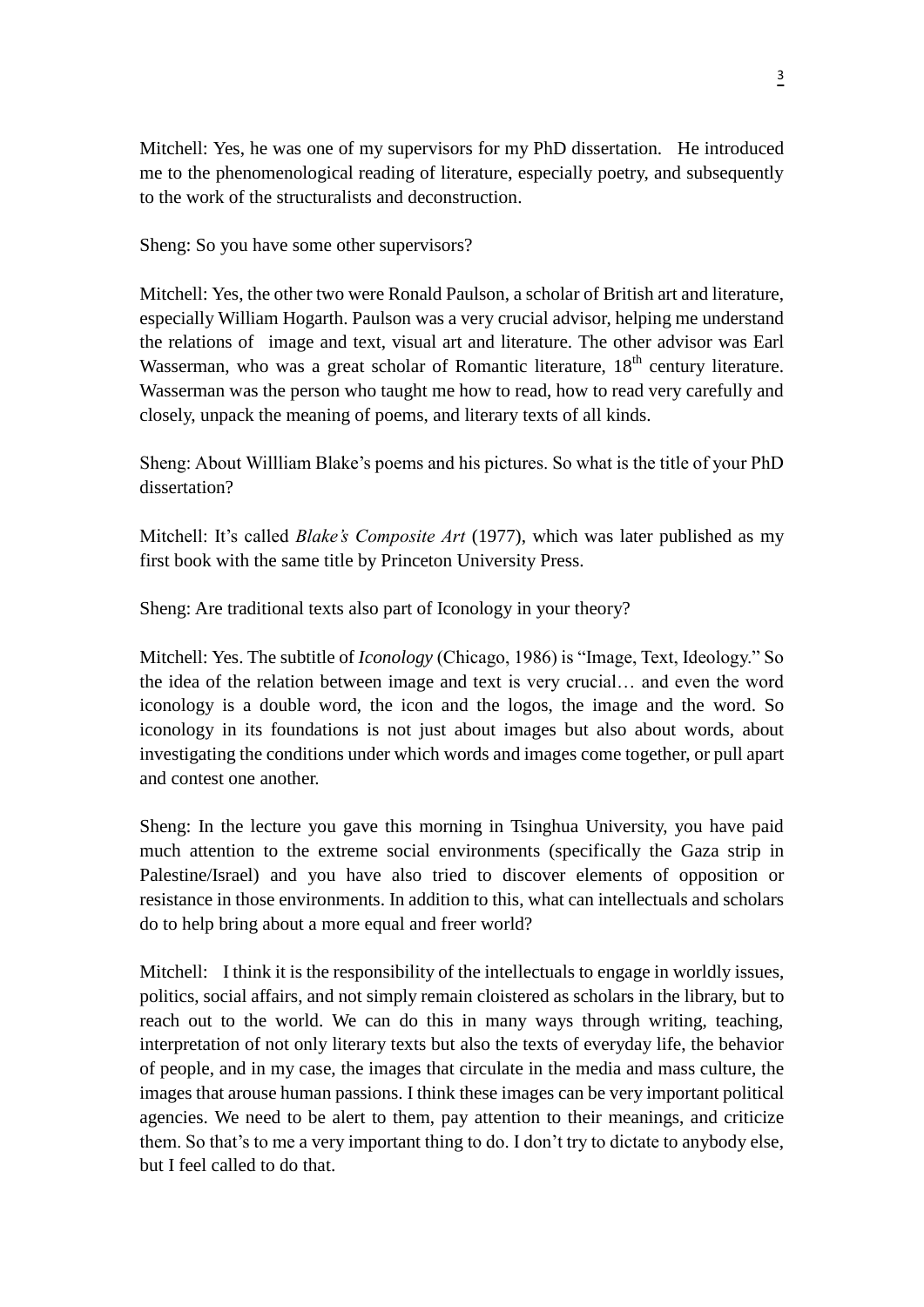Sheng: Do you also make these ideas you've just mentioned known to your students in the class?

Mitchell: Yes. Of course.

Sheng: Are these things close to activism?

Mitchell: I would distinguish it from direct activism, which involves demonstrations, protests, political organizations, running for political office. I try to express my ethical and political views in the way I work in the classroom. I try to create a democratic classroom, in which I learn from the students, and the students learn from each other. It's not all one way as if I am the fountain of wisdom and they must simply drink the knowledge I gave them. I think that is a sterile, one way notion of education. So it really begins in the classroom with a democratic atmosphere of mutual respect and mutual learning.

As for writing and publishing: of course I hope my ideas would have an effect. I think of that not as activism in the direct sense, it's an intellectual activism in a sense that you produce interpretations; you try to offer alternative points of view that may affect action directly or indirectly. There is no way, however, to know in advance how much effect you are going to have. But I am happy to say that a lot of my writing about Israel and Palestine is now translated into Hebrew and published in a book of my essays there. So many Israelis and Palestinians read my analyses of the politics and symbolism and images of the Palestinian-Israeli conflicts. That's not activism in the usual sense, but it's the kind of things that Edward Said cultivated, he is one of my models and mentors for writing a secular, worldly, and committed criticism. It is not, I hope, a criticism that follows dogma or crude polemics, but an aesthetically sensitive formalism that tries to unfold the relations among works of art and literature, and the socio-political world in which they are situated.

Sheng: I haven't read your work very much, so perhaps my question is a fake one. But some scholars believe that we are now living in the age of images and many are becoming more and more keen on studying all kinds of icons instead of literary text, so the traditional literary study might be diminished in some way. What do you think of this change of situation? Do you also share with them the worries for the future of literary studies?

Mitchell: That's doesn't worry me very much. For one thing, I still read literature and bring it into my teaching and writing. For instance, my lecture today, probably the most important single thing is Wallace Stevens's poem "Anecdote of the Jar," a poem about the relation of art and the environment. So I am constantly going back between literature and visual arts, words and images. That early influence of William Blake in two disciplines, one in language and the other one in visual media, has never left me. So I don't see the study of images as a threat to literature, but an enrichment of it. The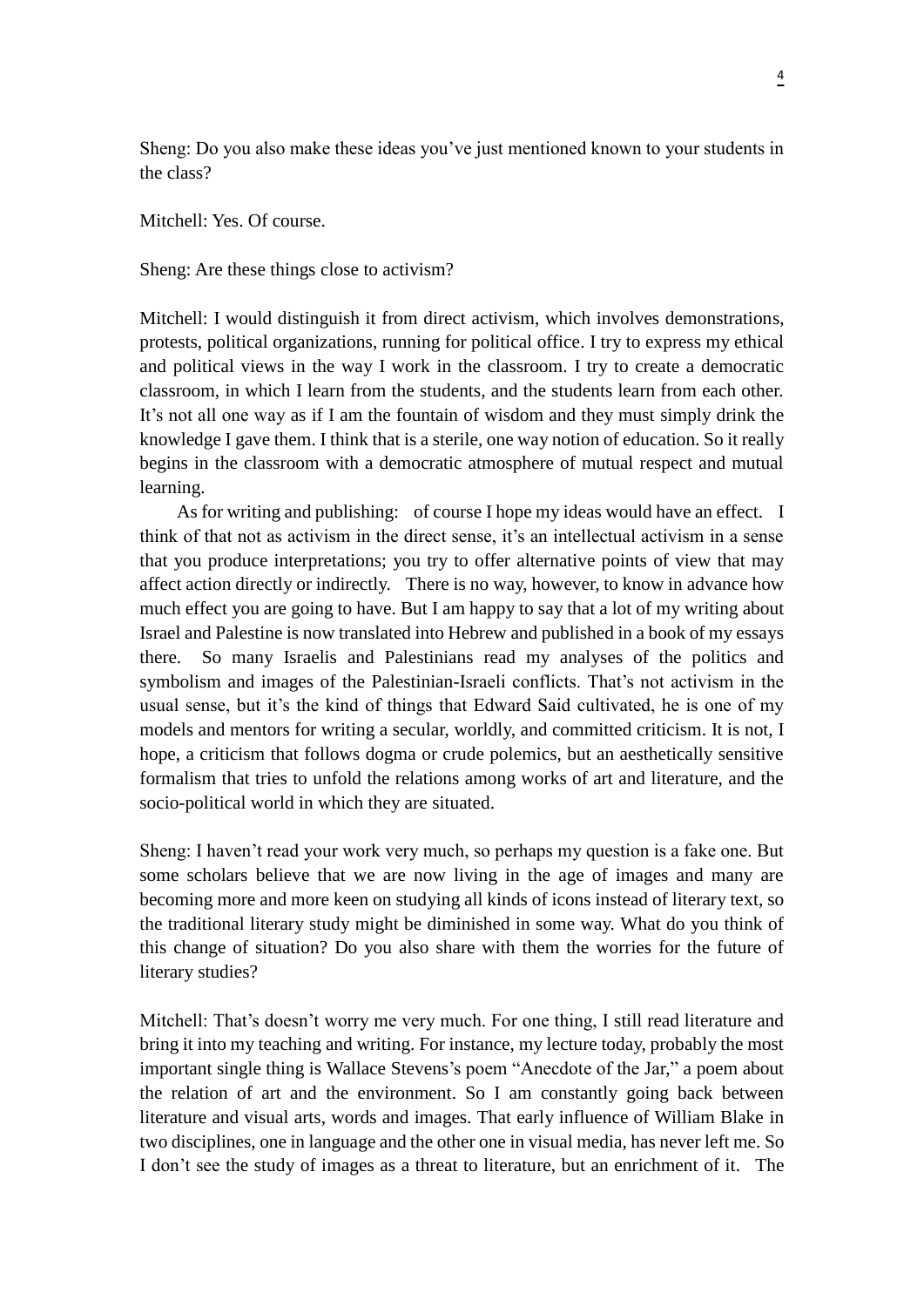images we see in the world only make sense, in fact, in relation to the words that circulate through them, and that we bring to them. Like the Chinese character which is *seen* and *heard* simultaneously, literature is a structure of words in which pictures, scenes, and images of all kind (both optical and acoustic) are nested. The important thing in the analysis of culture and the arts, in my view, is the training of the double disciplines—so that we both read and see, hear and behold, as we make sense of the world.

Sheng: Could the study of visual media be considered an enrichment to the traditional study of literature?

Mitchell: Yes, I hope so. I want both literature and visual arts to be connected with real life, to be linked to the world, not clustered in the library where they have no communication with the experience of ordinary people.

Sheng: Some people consider visual art as part of the cultural study. What do you think?

Mitchell: In the United States, visual arts are mainly the province of art history. The discipline has certain canon, an established hierarchy in which painting is extremely important, but things like advertising images or journalistic images are not so important, and are place at the outer borders of the discipline. So, the expanded field of art history that I have been part of is called visual culture. That means we still look at visual arts, you still have a sense of art history, but it's art history in the expanded field, paying attention to mass media, to other visual media of televisions, cinema, to the journalistic images, commercial images. The distinctness of arts, of visual arts, I think, begins to be much clearer, when you put it in the larger field, just as the same thing goes with literature, you have to put them in the larger field of discourse of everyday language, of conversation, opinion, prose of all kinds. Not all language is literature, and not all visual culture is art; literature and art only make sense, in my view, in this larger field of language, discourse, narrative, and visual culture. The unit of meaning that I focus on, therefore, is the *image* that circulates across different media and genres, and that's why I call my discipline "iconology," the study of images, both verbal and visual (and even musical) across the media.

Sheng: I noticed a little history of your career. You first taught in the Ohio State University for nine years and then moved to University of Chicago. What do you think of University of Chicago? Is it the best university in the United States? What is the thing that attracts you most in University of Chicago?

Mitchell: Well I regard, the University of Chicago as the best university in the world. I am of course prejudiced in its favor. I have been teaching there for 32 years now. I believe it's objectively true that it really is one of the best universities in the world, and this is partly because the faculty is so good, very distinguished. But it is not just the quality of the individual faculty. It is also the atmosphere of constant debate and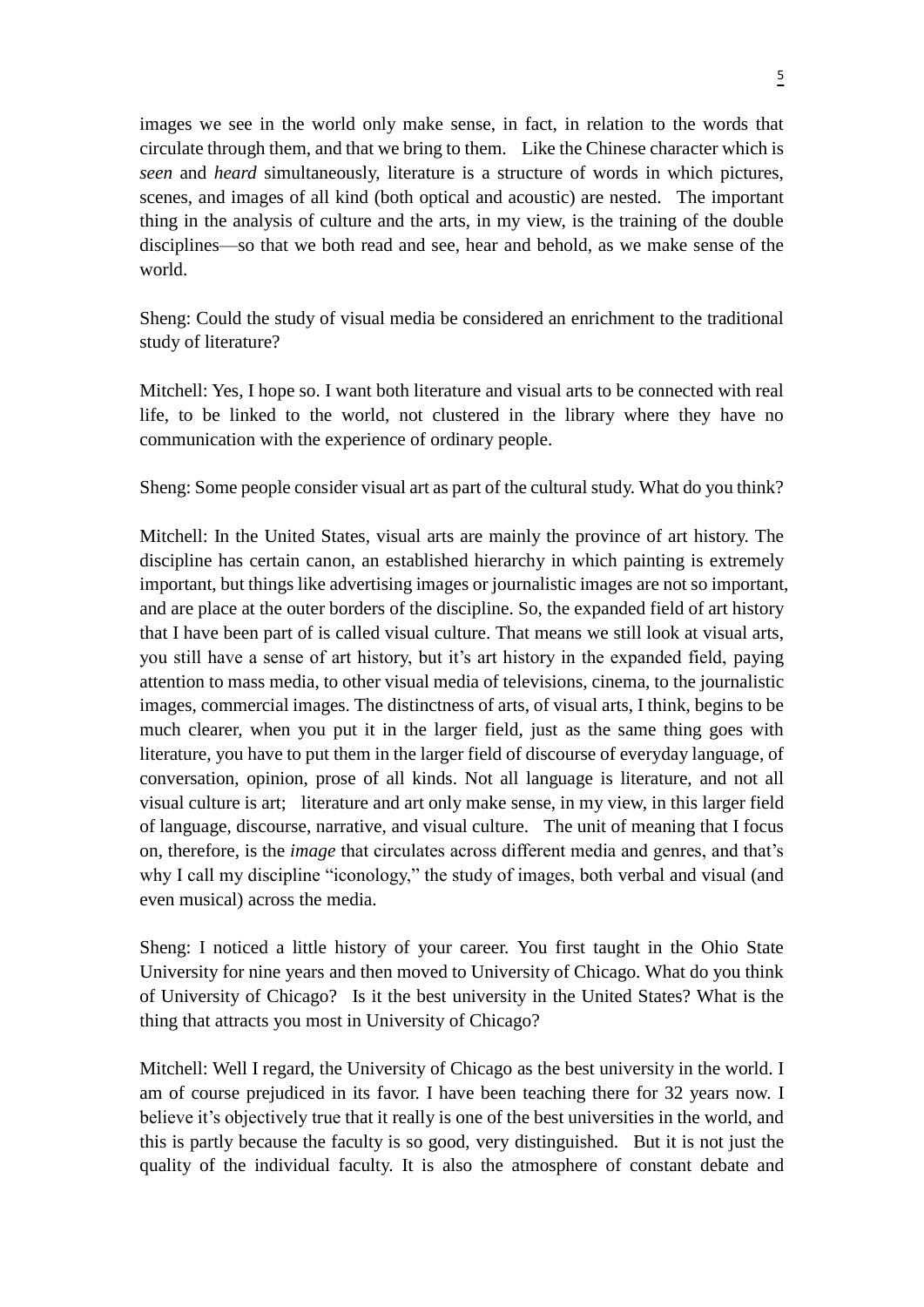discussion. We often talk about "Chicago Moments," when professors and students in different departments, different fields, suddenly find they something in common and a whole new idea comes into the world as a result of cross-fertilization between disciplines. Chicago has been interdisciplinary in its intellectual culture for a very long time, and recently we have instituted a "Center for Disciplinary Innovation" in Humanities Institute. This interdisciplinary culture is why there are committees on politics, ethics and rhetoric, the conceptual foundations of science, the history of culture, ideas and methods, the committee on social thought. These are formations that are not like ordinary disciplines, they are inter-disciplines or what I prefer to call "indisciplines," where a productive anarchy and brain-storming can take place.

 So I am in four departments in Art History, English Literature, Cinema and Media Studies, and the Department of Visual Arts (which is concerned with studio art). And that seems normal to my colleagues; I'm not unusual in that way. When Homi Bhabha was at the University of Chicago, he was also involved in the visual arts. I have other colleagues who work between law and literature, or history and literature. So I think that's unique to Chicago. It is small enough, so these interactions are possible, a lot of collaborative work, a lot of team teaching. Last year I gave a seminar on "Race, Media, and Visual Culture" with a colleague (Darby English) who is a distinguished scholar of contemporary African American art. This year my seminar is "Seeing Madness," which I will give in collaboration with my colleague in French, Francoise Meltzer, that will look at visual and verbal representations of insanity in literature, philosophy, film, and the visual arts. And then there are the students, who are outstanding. The students who come to Chicago select themselves: they are very bright, ambitious, and they want to work hard, so when you walk into your classroom, you don't feel that you have to sell ideas or learning. It's already that they are there, hungry and thirsty for the knowledge you have; they are ready to learn and they also ready to try to produce knowledge. One thing I love about teaching in the University of Chicago, is I that can expect my students to be knowledge-producers, not just consumers. In my media theory classes, my students have produced an electronic textbook, called the *Glossary of Keywords in Media Theory*. <http://csmt.uchicago.edu/glossary2004/navigation.htm> It's an online resource, a reference which is consulted by millions of people all over the world, and it is all a product of students' research conducted in my class. To me that's when education becomes really great… when students are not just passive consumers but producers of knowledge.

Sheng: You mentioned Bhabha just now, but he moved to Harvard University later in 2002. So if he could move, what makes you stay? Why not Harvard University, which is usually considered the best university in the world?

Mitchell: Because Chicago has intense gravitational field for me. I am deeply tied to my journal *Critical Inquiry*, which is a life time project, to try to bring the best criticism and theory into the world, to help improve and circulate humanistic knowledge. I have a large group of collaborators, intellectual friends, so it is very difficult for me to leave Chicago, even though I have had many tempting offers. Homi Bhabha still talk on the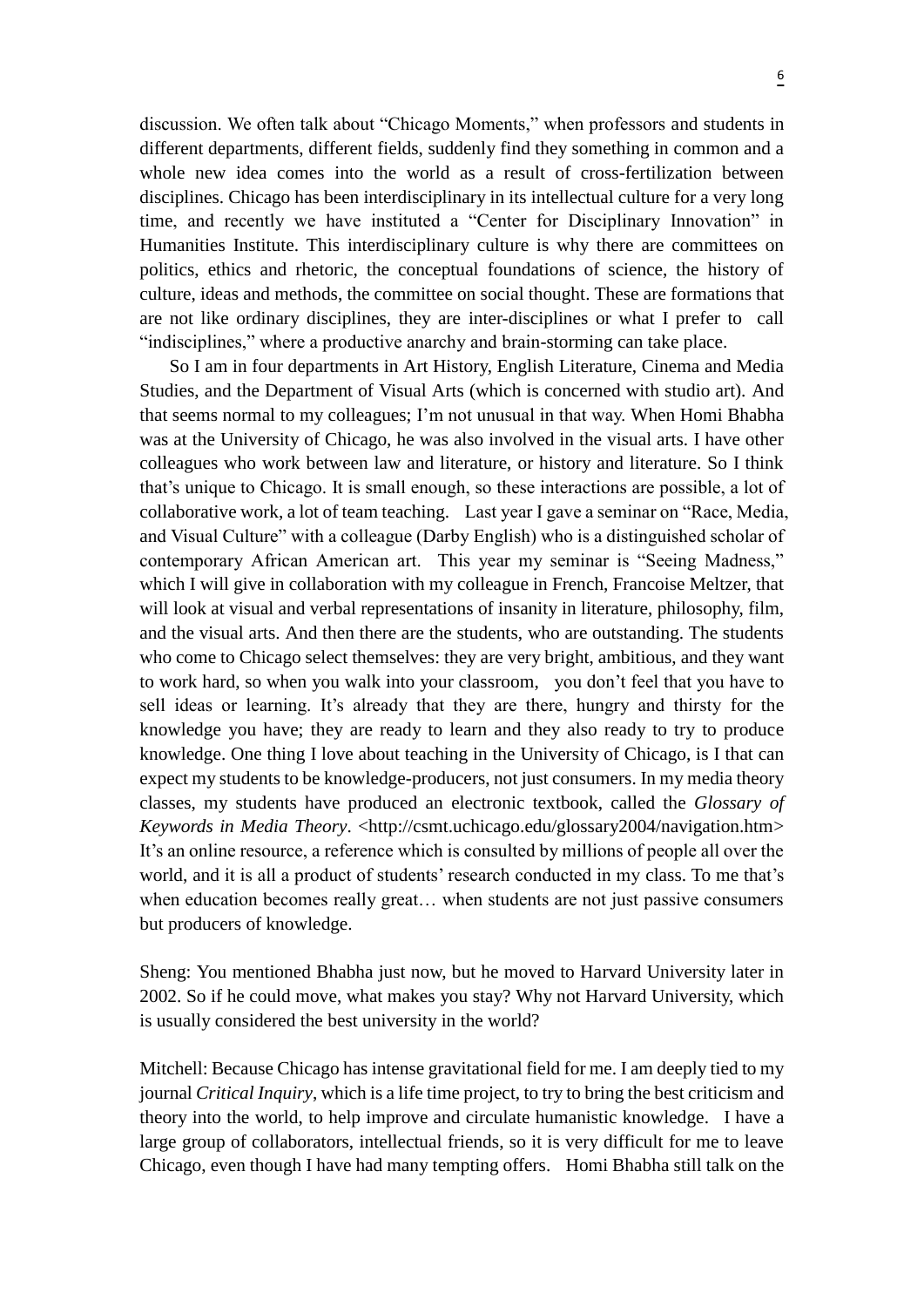telephone from time to time, and I always see him when I go to lecture at Harvard. I know he misses Chicago a great deal, and particularly this atmosphere. Harvard is very fine, but it doesn't have that kind of culture.

Sheng: You have come to China for many times recently and lectured or attended conferences in several big universities such as Tsinghua University, Fudan University, and Shanghai Jiaotong University, and you know Chinese universities are undergoing some reforms and changes in recent years. So what do you think of Chinese universities? What do you think Chinese universities most lack and to be improved? And what do you think of Chinese education in general? Just tell the truth please.

Mitchell: Well, it seems to me that Chinese universities are in the position now that the visual arts were in the 1980s, poised to make a Great Leap Forward (I hope you will forgive my echoing this Maoist slogan!) The reason is simple: the Chinese economy is expanding rapidly. There is so much more money now than there was twenty years ago. But I think there is also a concern that, with the arrival of capitalism in China, the obsession with money can produce quick returns but long term disaster. I worry that there will be an over-emphasis on technology and science, as well as business and economics, at the expense of the great legacy of Chinese literature and art. But I would say the same thing about Europe and the United States, where money is not so plentiful as it is in China, and so the study of culture and the humanities is being sacrificed to short-term "pragmatic" interests like markets, money, and machines. The humanities are crucial, in my view, to a balanced education, and to the long-term health of the human species. The modern world needs and demands more than practical, instrumental know-how, new ways of making money and high-tech gadgets. It needs "know-why," the cultivated wisdom, ethical awareness, and political criticality that are essential to just, democratic societies. We need idealism right alongside our realism, and that is the task of the humanities. It is the primary source of *cultural* as opposed to financial capital, and provides an endowment that is re-invested every time we behold a work of art, or become absorbed in a poem or novel or film.

Sheng: Thinking about future, do you have any future plans for your research? I know one of your new books is on the way, which will be published by

Mitchell: It's called *Cloning Terror*, the subtitle is "The War of Images, 9.11 to the Present". And it's about the whole history of the United States' Global War on Terror and the way that certain images and metaphors are help to motivate and define this war. So many of the images are quite memorable and familiar, even famous, probably the most famous has been the image of the destruction of the World Trade Center, which provided the excuse and the launch-pad for the war on terror. There is also the episode of the Abu Ghraib prison photographs, which exposed the American torture regime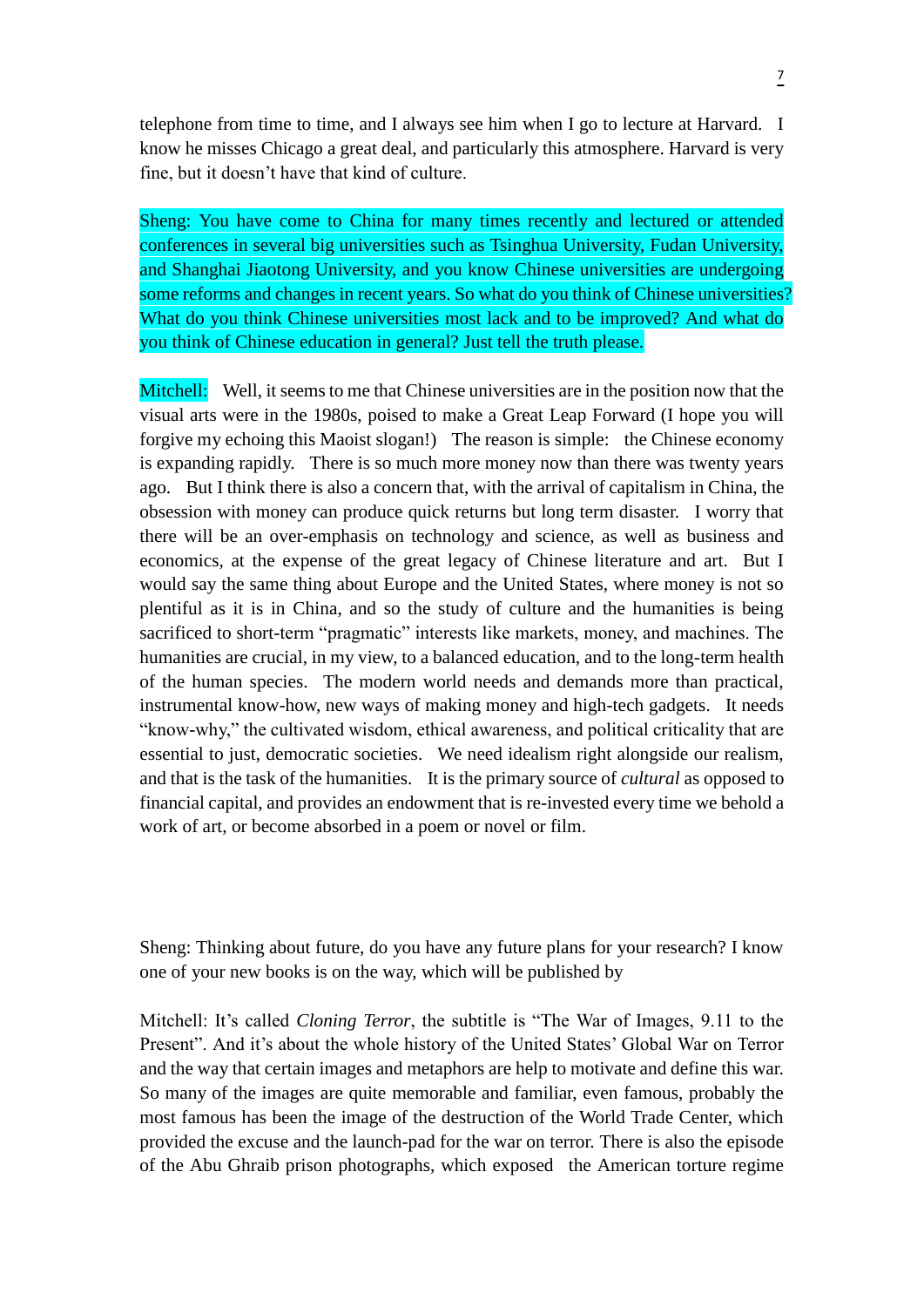inside of Iraq. There is the use of images or spectacle in terrorism and war, to subdue a population—the tactic called "shock and awe" which is meant to traumatize a population and destroy its ability to resist.

Above all, I am concerned with a *metaphorical* image, namely the image of a "war on terror" as such. That foundational metaphor has framed U.S. foreign policy for almost a decade, but it ignores an even more fundamental question: how could you make a war on terror? It doesn't make any sense—would we agree to have a "war on nervousness" or a "war on anxiety"? How can you make a war on an emotion? The effect of this metaphor has been to produce a phantom enemy, that it is everywhere and nowhere, an enemy that is defined not as a nation, not Iraq or Afghanistan, north Korea or any other country, it's a metamorphic phantom, a shape-shifter that never shows its true face, and which can be projected on anyone, anywhere. And yet, even though it is an imaginary conception, the image of a War on Terror has become real; the metaphor has been made literal, by the brutal, real-world tactics of invasion, occupation, and the bombing of civilian populations. The US government has made the War on Terror a hideous reality, mobilizing popular support out of a sense of revenge for "9.11", and a sense of paranoia about the possible threats from unknown resources. Couple this with the centuries old antagonism between the "Judao-Christian West" and Islam, and you have a very toxic combination, one that goes beyond any realistic foreign policy into the domain of "Holy War"—on both sides (if it makes sense to speak of distinct "sides" at all).

Sheng: so when we go through the airports we now have to go through series of most strict security checks, especially for those coming from the Arabic worlds and Asian countries.

Mitchell: And the emphasis on security and surveillance produces intensified governmental power, extraordinary power produced by a state of emergency. So that's half of the story of the book.

The other half concerns the conception of the cloning, which represents the new regime of image production, that was simultaneous with the war on terror. Cloning epitomizes the imitation of life that I summarize as the bio-picture—that is, pictures that behave like viruses, taking on a life of their own, and spreading across the world like the SARS epidemic. The clone is a symbol of this new kind of picture, an image that is not only an imitation of life, but is itself alive—a "living image." We have entered a new technological phase in the world system that I call (echoing and updating Walter Benjamin) the age of "biocybernetic reproduction," based in the twin revolutions of computers and biotechnology. We can now literalize the ancient metaphor of creating a living image, and realize the fantasy of producing artificial life forms—living copies of living things.

The phrase of "cloning terror" refers to the fact that the war on terror had the effect of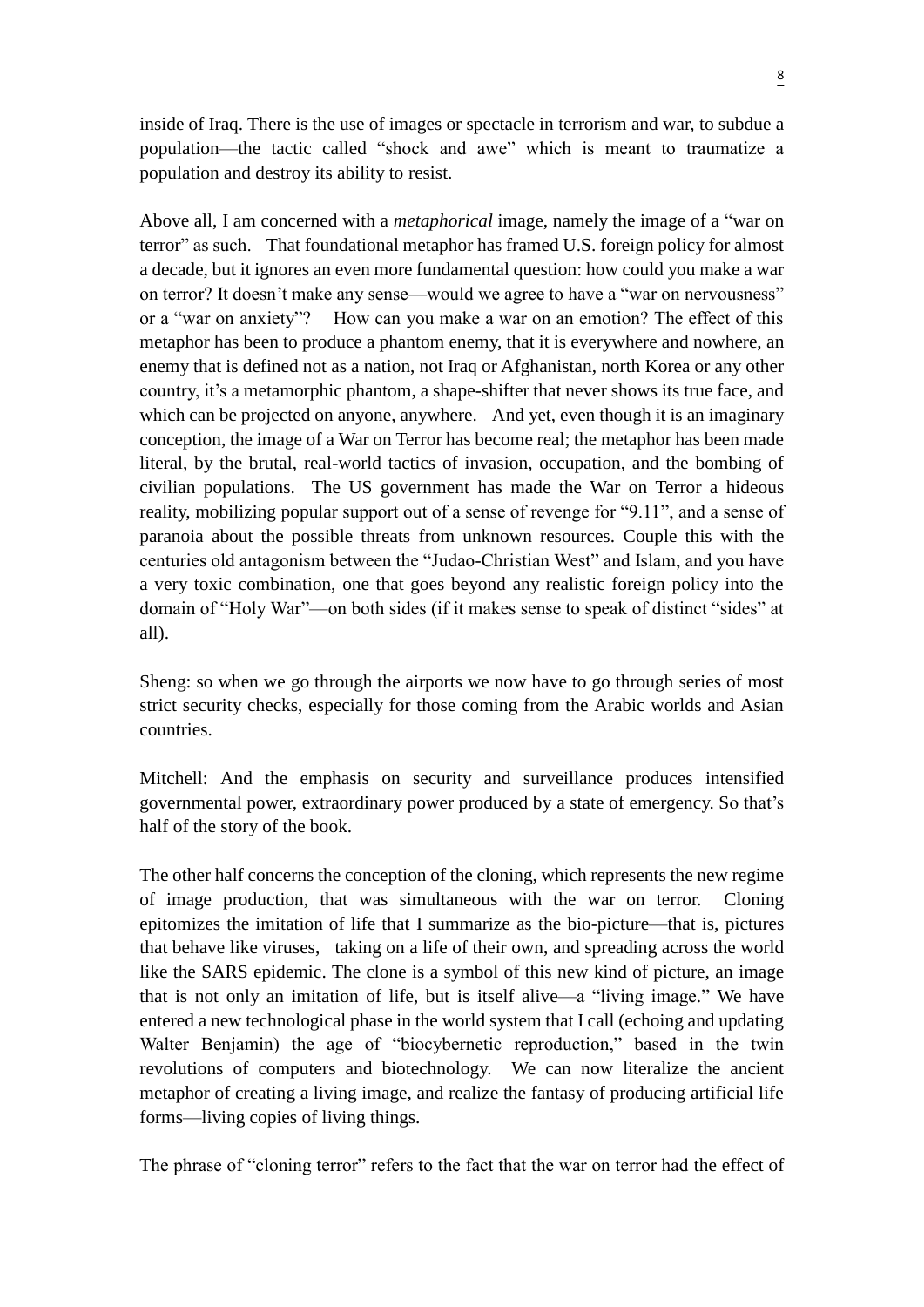enhancing the terrorist program, paradoxically producing more terrorists. Since the US launched the war on terror, the number of of terror attacks have increased rapidly, and every National Intelligence Estimate released by U.S. intelligence services in recent years has reiterated this fact: the war on terror has increased the numbers and determination of the terrorists. London, Madrid, Italy, the Middle East, Africa find new terrorist cells proliferating. The analogy would be if you try to kill a cancer by pouring acid on it, causing it to spread. A war against terror is asymmetrical, there is no determined enemy, no locatable national enemy, so you end up killing many innocent people. As a result you strengthen the force of the terrorists. Al Qaeda was a tiny marginal, unpopular group of fanatical criminals, but the US has made it stronger by going to war against it, treating it as a global threat. (Al Qaeda was not even in Iraq when the U.S invaded it, and in fact Osama bin Laden's whole strategy on 9-11 was to lure the U.S. into a foolish invasion of this sort, knowing that it would ruin the U.S. military, not to mention the U.S. economy). So that's what cloning terror means. By trying to destroying terrorism with the blunt instrument of war, you have effectively enhanced its power. It also has to do with the peculiar formation of American politics during the era of the war on terror. At the same time I am the form of policy front America was waging this form war on terror, it was a domestic war going on that was circulating around the issue of cloning. Cloning is associated with, and iconic of contemporary reproductive technologies, abortion, and gay marriage. So it is no accident during this period of war on terror, there was also something that might be called the "clone wars," articulated around the whole debate on biotechnology. The *Attack of the Clones*, the title of George Lucas *Star Wars* film about the generation of cloned armies typified some of the fantasies about cloning in this period: the new horror of (un)limited reproduction of dangerous images, dangerous living organisms, including, of course, terrorists, who were often portrayed as faceless, anonymous enemies, just like clones. So these images—clone and terrorist--come together in many ways in this period of recent history. I am not telling you the whole story of the book, but that's the basic convergence I see in the war on terror.

Sheng: have you any other new project for some new books besides this coming one?

Mitchell: Yes I have an idea for a book called *Medium* Theory, a sequel to my earlier book, *Picture Theory* (1994), which argued that pictures are capable of theoretical reflection on their own nature. I want to make a similar, but distinct, argument with media as self-heorizing institutions. Instead of thinking of media as the *target* or object of theoretical reflection, this would involve looking at media as reflecting on their own nature. The title is also a little bit of a joke on the common distinction between Small, Medium, and Large, or Low, Medium, and High temperatures. Everyone is familiar with we used to call "High Theory": very general, abstract, and schematic (this is often associated with "French theory" of the sixties and seventies).

Sheng: the French School as high theory…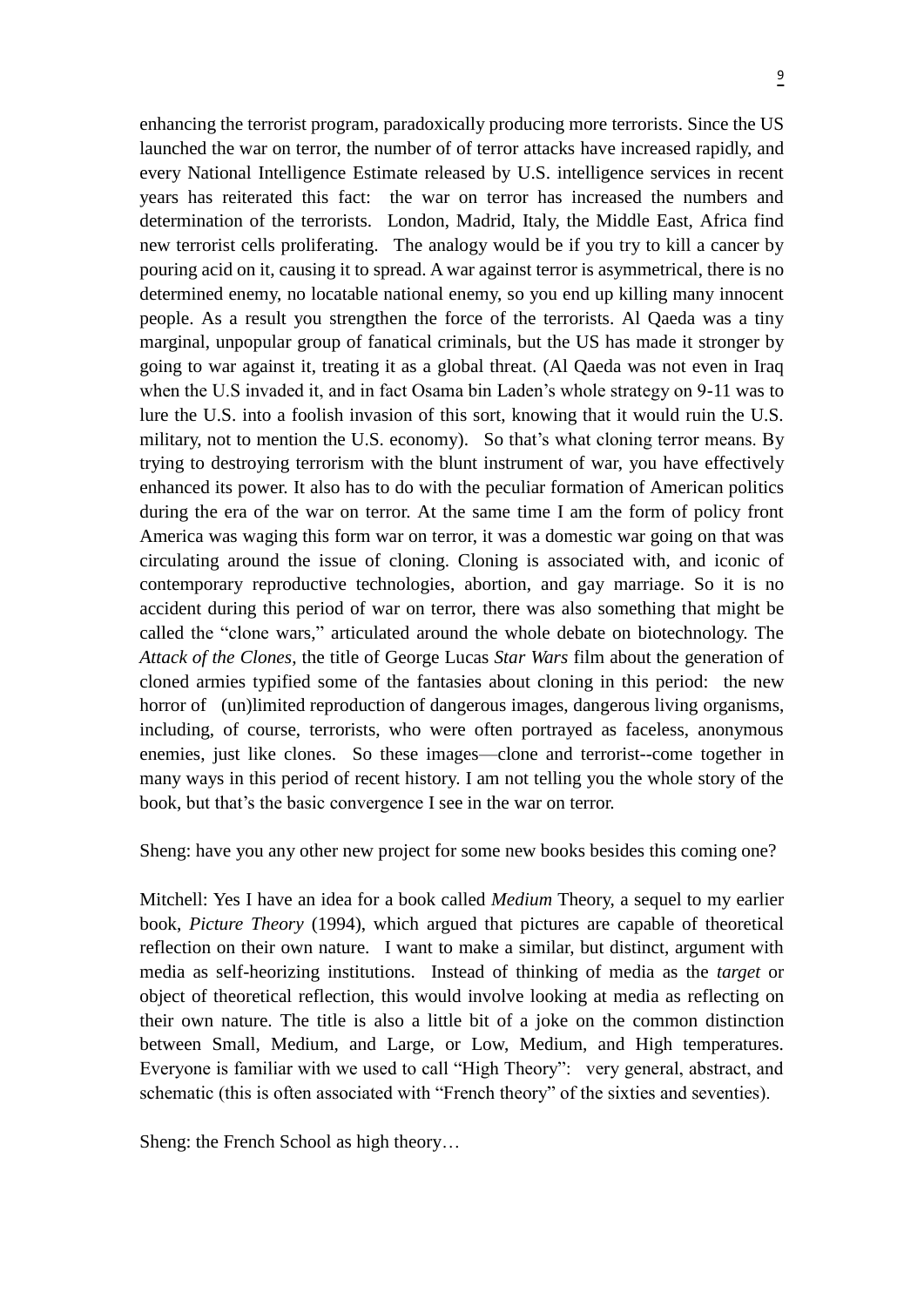Mitchell: Yes the French School of High Theory. But I would also want to focus on what we might call Low Theory, which is kind of the theory that produced the war on terror, the theory of the neo-conservatives, in Iraq there is holy war with the Islam, the clash of civilization thesis, Samuel Huntington, etc. Low Theory divides the world into black and white, good and evil. The theory I want to is in-between: recognizes its immersion in practical affairs, both political reality and political ideals interacting in everyday experience as well as in the arts: this would be the location of Medium Theory.

Sheng: We also have media studies which is very popular now in China. In Beijing there is a University of Communication and Media and In this university we have School of Journalism and (Media) Communication.????

Mitchell: Yes. The other thing I would like Medium Theory to accomplish would be to bring together three different areas of media theory that often diverge, and have no communication with each other. I'm thinking, of course, about the mass media, the broadcast media (television, radio, newspapers, etc) But then there are also the *social* media of lateral communication (the postal system, telephones, the internet, Twitter, Facebook). And there are the various kinds of political mediations like polls, elections, representation and representativity. And finally, there is aesthetics, the idea of the medium of art, intermedia and the material social practices of artistic production. These ideas of media tend to go on separate tracks. They don't talk to each other. People in journalism schools don't think about artistic media very much. And the artists focus on their own media (painting, photography, sculpture) and tend to not to think about the social and mass media. I'd like to produce a convergence in which we mediate the theories of media to bring them together in conversation. So that's would be the fundamental project of this new book.

Sheng: Sounds really interesting!

#### **More questions:**

Sheng: You once wrote an article: "Interdisciplinarity and Visual Culture" (1995), what do you think of the interdisciplinary tendency of contemporary humanities or the interdisciplinarity? Is there any danger that a scholar might become a Jack of all trade?

### Mitchell:

Sheng: Years ago you talked about the so-called "digital humanities," which referred to "three basic areas of interaction between the new technologies and the study of culture: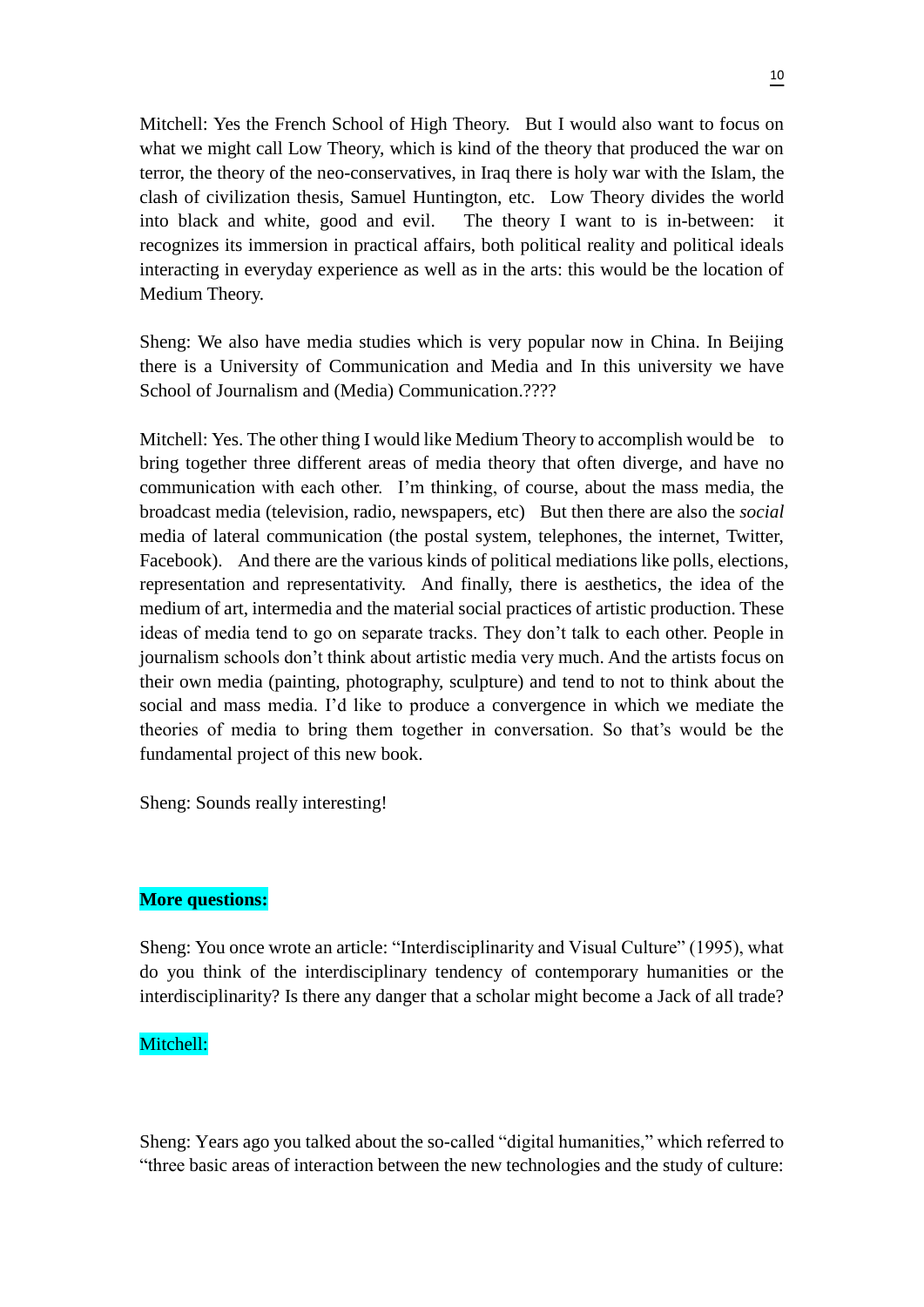1) the transmission of humanistic knowledge in pedagogy and publication; 2) research in the humanities which has the effect of turning culture into an archive for data-mining; 3) the treatment of the new informational technologies as themselves the object of cultural analysis." How is it going? Are you still pursuing the same theoretical dimension or do you have any new development out of it?

### Mitchell:

Sheng: Scholars in Humanities, what can we do to improve the living conditions of human beings? Some people say that humanity scholars are not as important, or as productive, as scientists and techonologists. What do you think about the relationships between scholars in the field of humanities and in science?

## Mitchell:

Sheng: Technology is undoubtedly very important in our modern life. Whether you like it or not, whether you are concerned with its possible bad results or not, it is with us. And obviously you are quite at home with various technologies such as PPT, internet, blog, twitter etc, using them in both doing researching and teaching. And you actually call yourself an addicted "pedagogical technophile." Why do you like technologies? What made you a fan of them? Could you see anything inconvenient in them? What do you say to those who hate technologies and would rather use the traditional ways of studying and teaching in college?

Mitchell: I think the important word is "pedagogical," not technophile. I am actually a bit technophobic, and I have great difficulty with gadgets, and I probably waste too much time and emotion in futile attempts to master them. Where technology excites me is in the emergence of social media as an instrument of teaching. I have always wanted the classroom to be a democratic space where students learn from each other. But now the web-based classroom permits this to go on all the time. I don't think it is a substitute for face-to-face interaction, but it is an excellent supplement and enrichment.

I also love the new search technologies that allow us to seem much smarter and learned than we actually are. I remembered the Shakespeare quotation about art and nature with which we began this interview, but I was able to verify the exact words and the location within minutes using an online Shakespeare concordance. And if I need a slide of a painting or a news photograph, there are numerous search engines that make them available very quickly. Then the task is to slow down and actually concentrate on an image, to slowly let it come into focus, and to track the lines of discourse that circulate through it.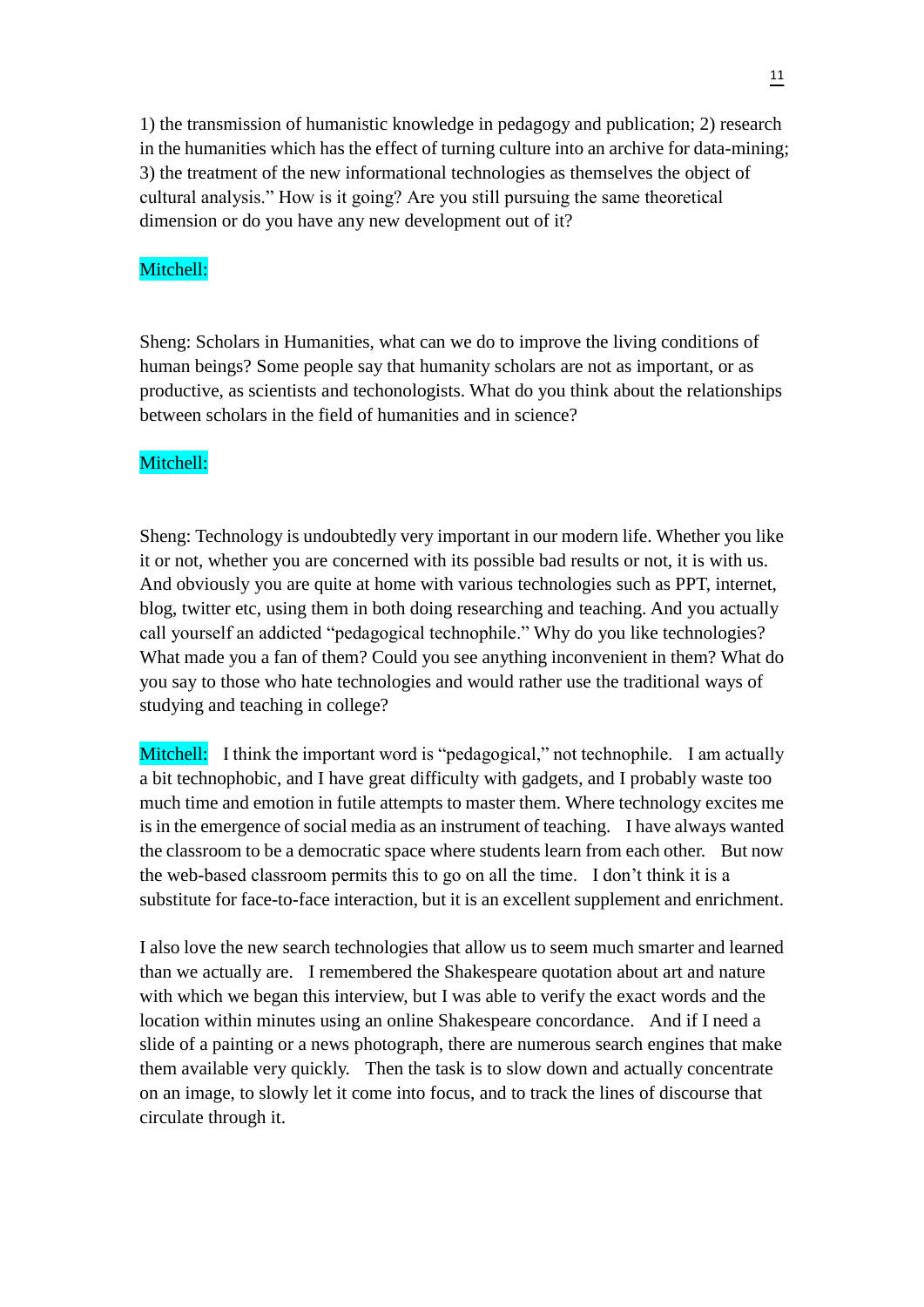Sheng: You are surely very good at reading pictures, images and other icons, while most people couldn't. How could you do that? What are the secrets to the depths of these icons? What kind of training or theories do people need to read this kind of "texts"?

Mitchell: the training has to be a double discipline of seeing and reading, spatial and temporal analysis, beholding and deciphering. One has to let the images speak and tell their stories, divulge their desires in their own way, not by imposing a preconceived verbal program on them, but by testing them against one's own perceptions and intuitions. Michel Foucault in *The Order of Things* tells us to forget the proper names and standard interpretations of Velasquez's *Las Meninas*, and to adopt a kind of innocence or ignorance in front of the picture, to allow its illuminations to unfold themselves. That is half the task. The other is to do something similar with language and literature, to listen to the language, allow its music to sink into the soul, watch for the apparitions that it brings to mind, the scenes that it unfolds in the mind's eye. Then, perhaps, one is prepared to bring previous knowledge, the views and words of others, to bear on the image or text—the image-text. One is then prepared to do another double kind of work, to historicize of course, which is the automatism of the scholar—to situate the image in its context. The past moment of its production and reception. But also, and equally important, to *anachronize*, to bring the image into the present, and perhaps to see what future it opens up. The image, and imagination, "goes before us" as the Israelites say when they ask the artist, Aaron, to create an idol to express their tribal, national identity. It is also what a scientist does when he creates a model, a schematism to explain a phenomenon. The imagination, in other words, is the first step on the road to understanding.

Sheng: In a interview done in 2001, you mentioned several times the word "vernacular", including the term "vernacular visuality." In what sense do you use the word "vernacular"? Is your vernacular bearing the same meaning as Homi Bhabha's vernacular in his so-called "vernacular cosmopolitanism"?

Mitchell: I think there is a close resemblance to Bhabha's concept, but I would qualify it to the extent that "cosmopolitanism" (like "visuality") is not an exclusive province of transnational elites or world travelers. Every human being is the center of a world, a cosmos of experiences and intuitions, a universe in which he or she finds a place—or finds oneself lost, adrift, perhaps even displaced. Every human being, even the blind, inhabits a world of visuality populated by images. Their native language for discussing that world with others is shared and shareable to some extent. I regard the vernacular as distinct from the technical, esoteric languages of priesthoods and professionals. It is the ordinary language of communication and reflection, the medium we hold in common. It is thus linked with "medium theory" (which we discussed before ) understood as *vernacular* theory, the capacity of ordinary language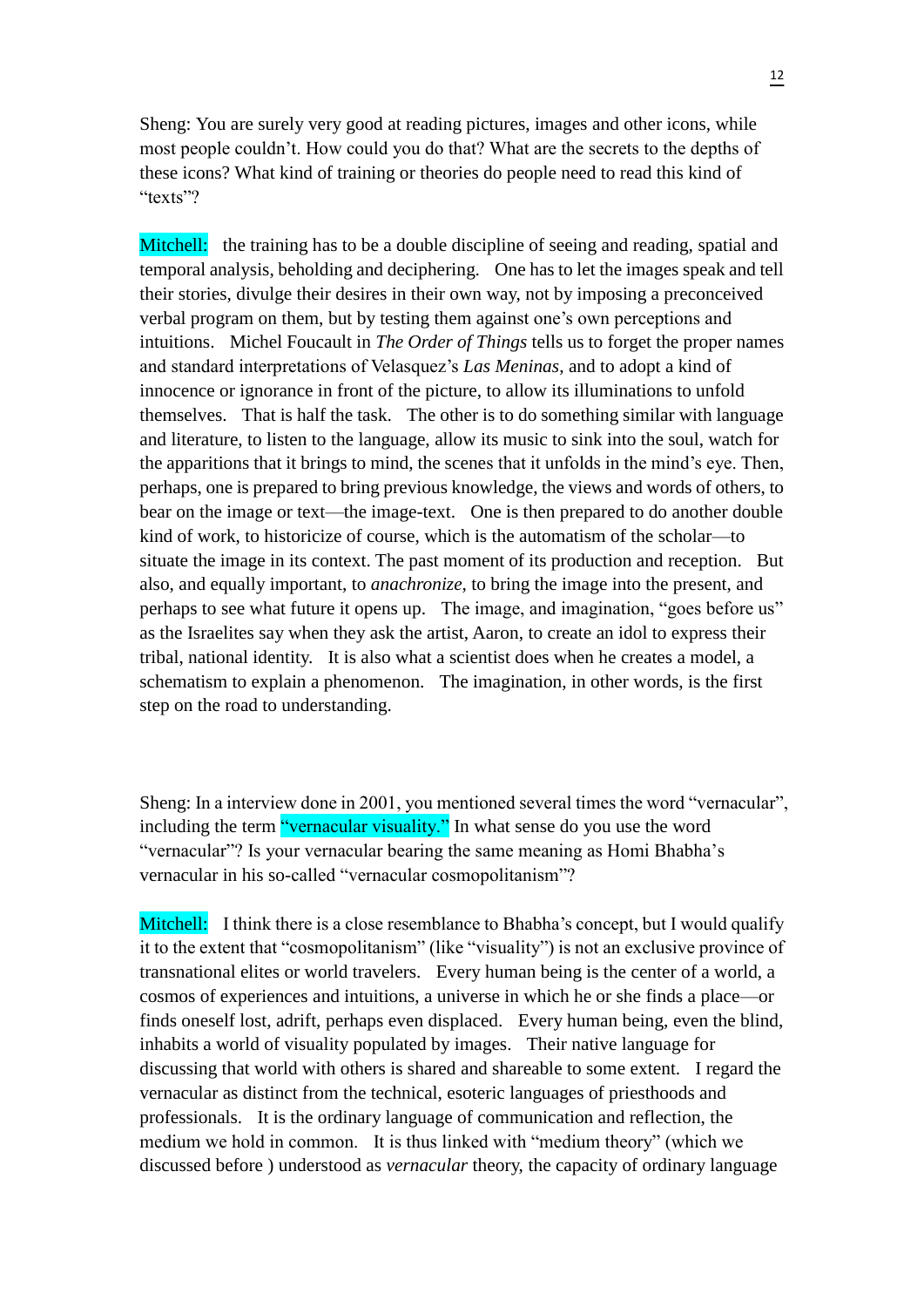to engage in reflection on practices and norms. It is the moment of the demotic and democratic potential that links us all as language and image users, the media that make social life possible—and of course sometimes impossible.

Sheng: As a researcher and expert in the field of art and architecture appreciation, what do you think of Chinese architecture, including the recently-built and changing city landscapes (including the city squares and statues, which have become extremely popular in the last twenty years also and seen as an emblem of the cultural taste of the city) in such big cities as Beijing and Shanghai? Are they merely, as some commentators said, awkward caricatures and imitations of architectures in other countries?

Mitchell: The explosion of architectural innovation in China since the eighties is perhaps the most visible sign of the Great Leap Forward your country has experienced in the last twenty years. It is, of course, a mixed bag. Some of it is awful, an elephantine caricature of Western styles mixed with "orientalist" motifs. But some is truly sublime—e.g., Rem Koolhaas's massive dolmen-like structure at the center of Beijing, housing the center of Chinese communications. At its worst, the new Chinese architecture is no worse than some of the monuments to capitalism being erected in the Middle East. For instance, the massive replica of London's Big Ben clock tower in the center of Mecca in Saudi Arabia may be the most appalling example of bad architectural taste in the world today. Perhaps it is no accident that the words "monstrosity" and "money" begin with the same three letters!

Sheng: *Critical Inquiry* has long been one of the core academic journals in literature and culture since decades ago. What do you think of the purpose or the mission of this journal? What kind of ideas does it promote? What roles does want to play in literary history or the contemporary cultural arena? As the editor-in-chief of this prestigious and internationally influential journal, you must have some principles of managing the journal and selecting quality articles? Always being critical, always inquiring?

Mitchell: The goal of *Critical Inquiry* has been to publish the most innovative, inspiring critical thought by the leading thinkers on literature, culture, the arts, politics, philosophy, and the other disciplines. Its aim is global, and its disciplinary reach is universal, so we aim to provide access to many disciplines, and to welcome writers from all parts of the world. We have several principles or norms that govern the acceptance of submissions: 1) is the essay well-written, interesting, and engaging to a non-specialist reader? 2) does it provide a new and fresh re-framing of a topic, or broach an idea that has been neglected in an innovative way? 3) will it be read and cited as a new direction in the progress of knowledge? Beyond that, our general principle is to favor the controversial intervention that will provoke debate and discussion, over the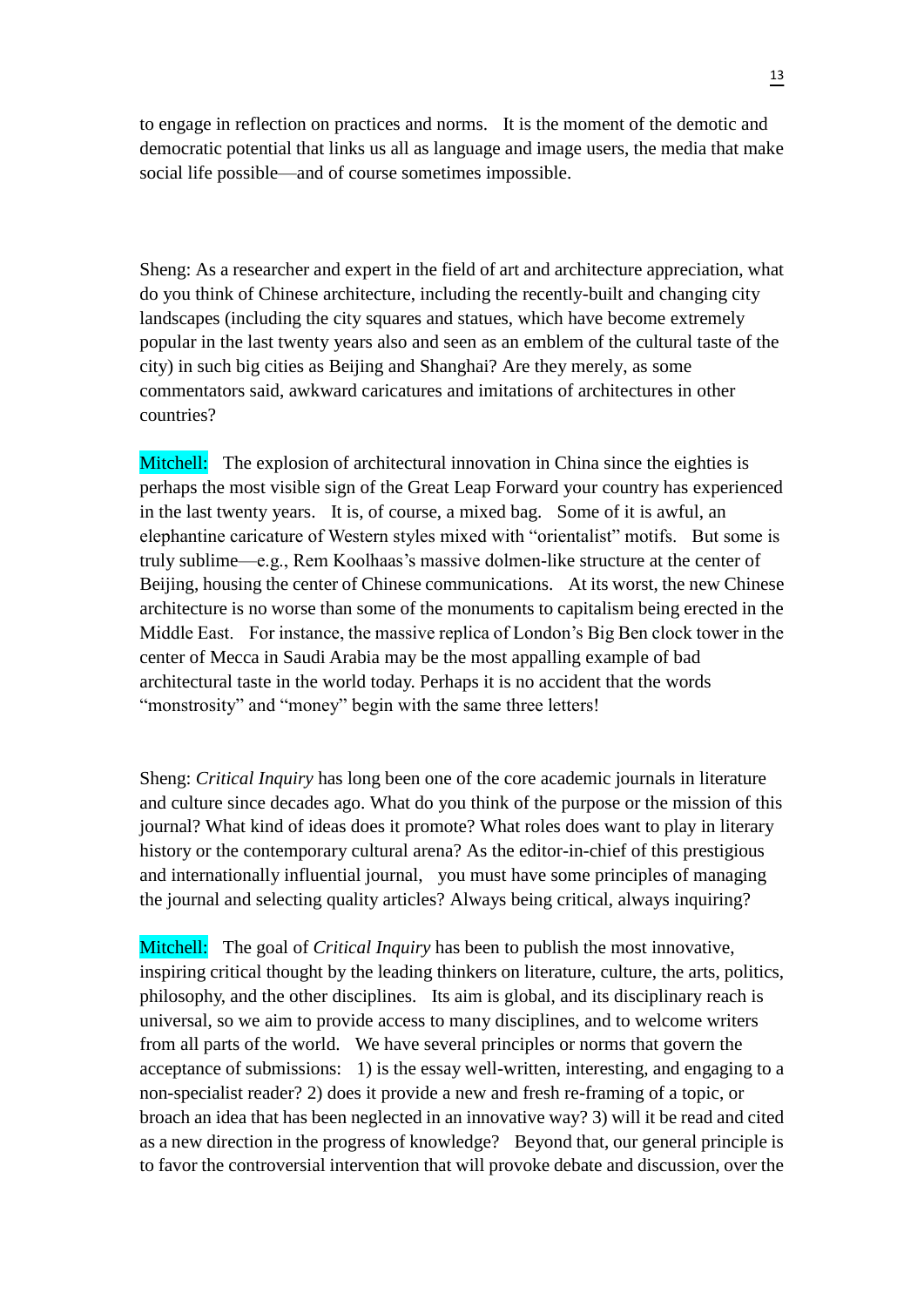safe "contribution" that merely adds on to a discussion. If an essay provokes passionate debate among my co-editors, that is often a good indication that we should publish it.

Sheng: You are among the earliest to publish Spivak's and Bhabha's articles in postcolonial studies and you are also a great friend of the Edward Said and Bhabha. So you yourself as a critical thinker and theorist, what do you think of postcolonialism as a literary and cultural trend? Many scholars think that it has already become much weaker and less powerful than two decades ago. What do you think?

Mitchell: I personally tend to favor Said's skepticism about the post-colonial, insofar as it implies that colonialism is in the past. I prefer the term "neo-colonialism," which is a more apt term for the tendency of my own country to establish military bases all over the world, and to conduct a foreign policy built around the extraction of natural resources from other parts of the world—principally oil, but also many other valuable commodities. And more generally, I think the "post-" is a highly over-used prefix. It too often is merely a place-holder for some kind of positive inquiry into the nature of a historical epoch. So I regard "postmodernism" as merely a place-holder that is still awaiting a more rigorous and descriptively apt account of the historical period that opened up after the convulsions of the 1960s in the U.S. My own way of thinking history has been to seek out terms that capture the specific nature of media technologies and metaphors that reproduce social life in an era. That is why I call the contemporary period an "age of biocybernetic reproduction," to reflect the twin revolutions in the technosciences of information and biology that have occurred since the 1950s. More immediately, I think of the last decade, especially in the West (and of course the U.S.) as the epoch of "cloning terror," characterized by ideological crusades against the phantom enemy of terrorism, and the spectre of a new, dystopian biopolitics.

Sheng: You are often very critical of political policies both inside and outside of the United States. And you have shown persistent concerns about the society, the injustice, and the sufferings of the wretched, to use a word from Frantz Fanon, no matter because of war, poverty or other disasters. Would you call yourself a public intellectual as Noam Chomsky and Edward Said are called? What kind of responsibilities do you take on as an intellectual, a scholar, and a humanist? What kind of responsibilities should a public intellectual take on himself at the time?

Mitchell: Well, I do take Said and Chomsky as role models, but I have to disclaim any notion that I am a public intellectual comparable in stature to them. They have both been much more closely identified with specific political movements, and they have commanded the public stage by writing and speaking in the mass media—radio, television, newspapers, etc. My work mainly appears in scholarly venues, and it is generally focused on the question of images in media. So if I am a public intellectual, it is in a much more limited and modest way than these great critics.